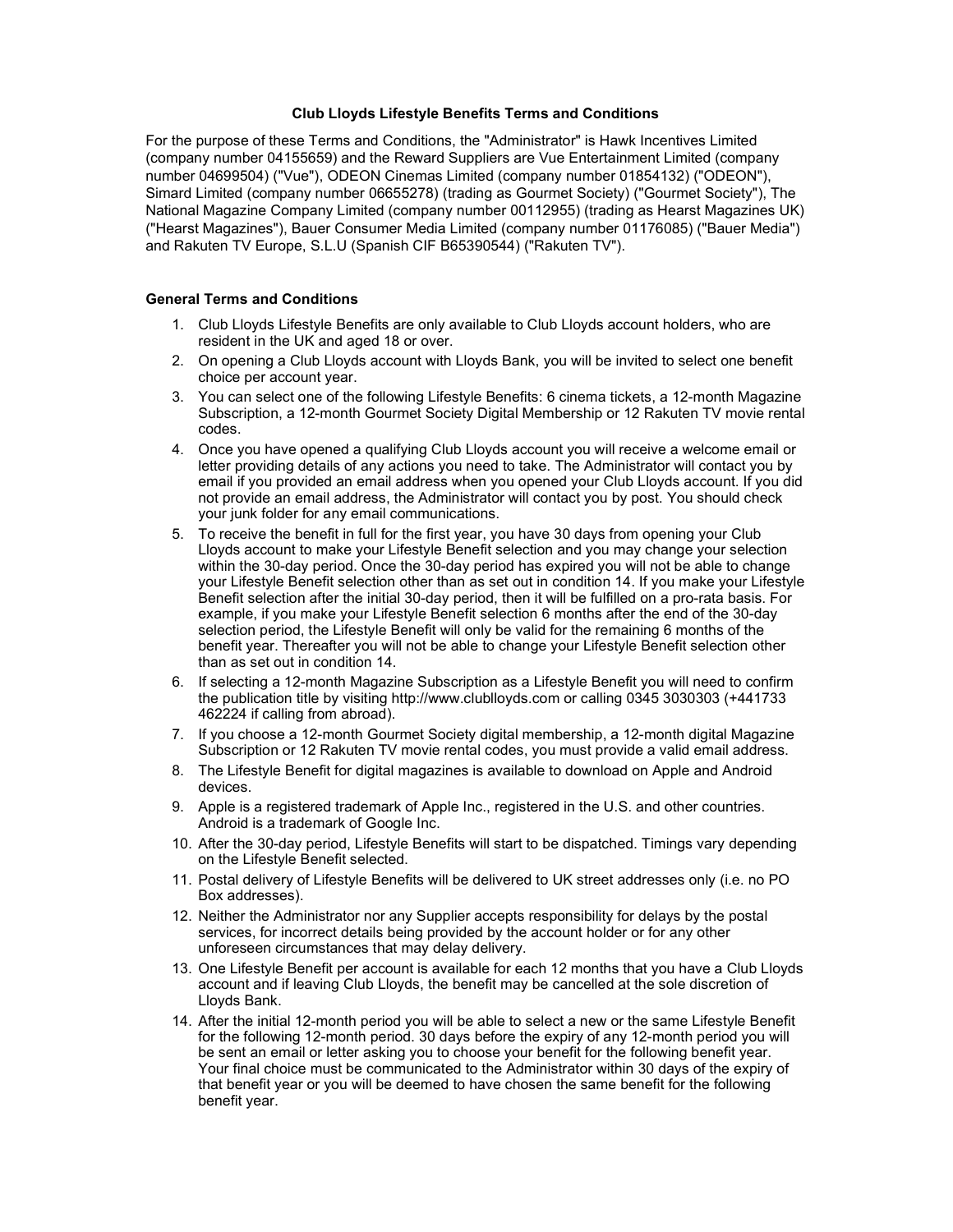- 15. Any Lifestyle Benefit will only be delivered to the email or postal address originally provided to Lloyds Bank when selecting to join Club Lloyds, unless amended or changed by you through Lloyds Bank.
- 16. Any Lifestyle Benefit that is lost in transit and not delivered to you will only be re-issued twice and only within the same benefit year it was originally issued in.
- 17. In addition to these general terms and conditions and the terms specified under the section for each Lifestyle Benefit and/or Supplier below, the Lifestyle Benefits are subject to the general terms and conditions of business of the relevant Supplier which can be read (and may be updated from time to time) online at:

Vue: http://www.myvue.com/legal

Odeon: https://www.odeon.co.uk/privacy-and-legal/

Gourmet Society: https://www.gourmetsociety.co.uk/terms\_and\_conditions.php

Hearst Magazines: http://www.hearstmagazines.co.uk/TermsandConditions.aspx

Rakuten: https://www.rakuten.tv/uk/terms\_conditions/2366

Any disputes arising other than in connection with these Lifestyle Benefits terms and conditions should be raised with the relevant Supplier.

- 18. The Administrator shall have no liability for the acts or omissions of any Lifestyle Benefit Supplier other than any refusal by such Supplier to provide a Lifestyle Benefit in accordance with the terms and conditions applicable to it.
- 19. The Lifestyle Benefits are for personal and non-commercial use and cannot be sold, made available or otherwise transferred to any third party for commercial gain.
- 20. The description and terms and conditions of Lifestyle Benefits are provided by the relevant Suppliers.
- 21. There is a maximum of one Lifestyle Benefit per account per year. Joint account holders who choose Gourmet Society Membership will receive their own digital membership number.
- 22. Lifestyle Benefits sent via post will be sent by Royal Mail 2nd class post.
- 23. Any questions or complaints should be addressed to Club Lloyds Lifestyle Benefits, PO Box 1586, Westside, London Road, Hemel Hempstead, HP1 9SF or by calling 0345 3030303 or by emailing enquiries@clublloyds.com.
- 24. Calls may be recorded for monitoring or training purposes. Lines are open seven days a week, 8am to 8pm Monday to Saturday and 9am to 6pm on Sundays.
- 25. The Administrator does not accept responsibility for registrations lost, corrupted or delayed as a result of any network, computer hardware or software failure of any kind.
- 26. The Administrator reserves the right to amend or withdraw the Lifestyle Benefits if deemed necessary due to circumstances outside of its control.
- 27. The Administrator shall not be liable for any failure to comply with its obligations where the failure is caused by something outside its reasonable control or any other circumstances amounting to force majeure.
- 28. There is no cash or other alternative to the stated Lifestyle Benefits, in whole or in part. Unless otherwise agreed in writing by Lloyds Bank, the Lifestyle Benefits will only be sent directly to the account holder(s). The Promoter reserves the right to change or provide a similar alternative Lifestyle Benefit of the same or greater value or specification should circumstances beyond their control make this necessary. Lifestyle Benefits cannot be exchanged in any Lloyds Bank branches.
- 29. The law of England and Wales shall apply to the Club Lloyds Lifestyle Benefits and disputes relating to it shall be decided in the Courts of England and Wales.
- 30. Your personal details will be retained solely for the purpose of operating the Lifestyle Benefits and as further specified in the relevant Supplier's terms and conditions below. Data collected and held by the Administrator and the Suppliers is done so in accordance with applicable data protection law. The Administrator and the Suppliers will comply with applicable data protection law. For full details of our Privacy Notice please visit www.lloydsbank.com/privacy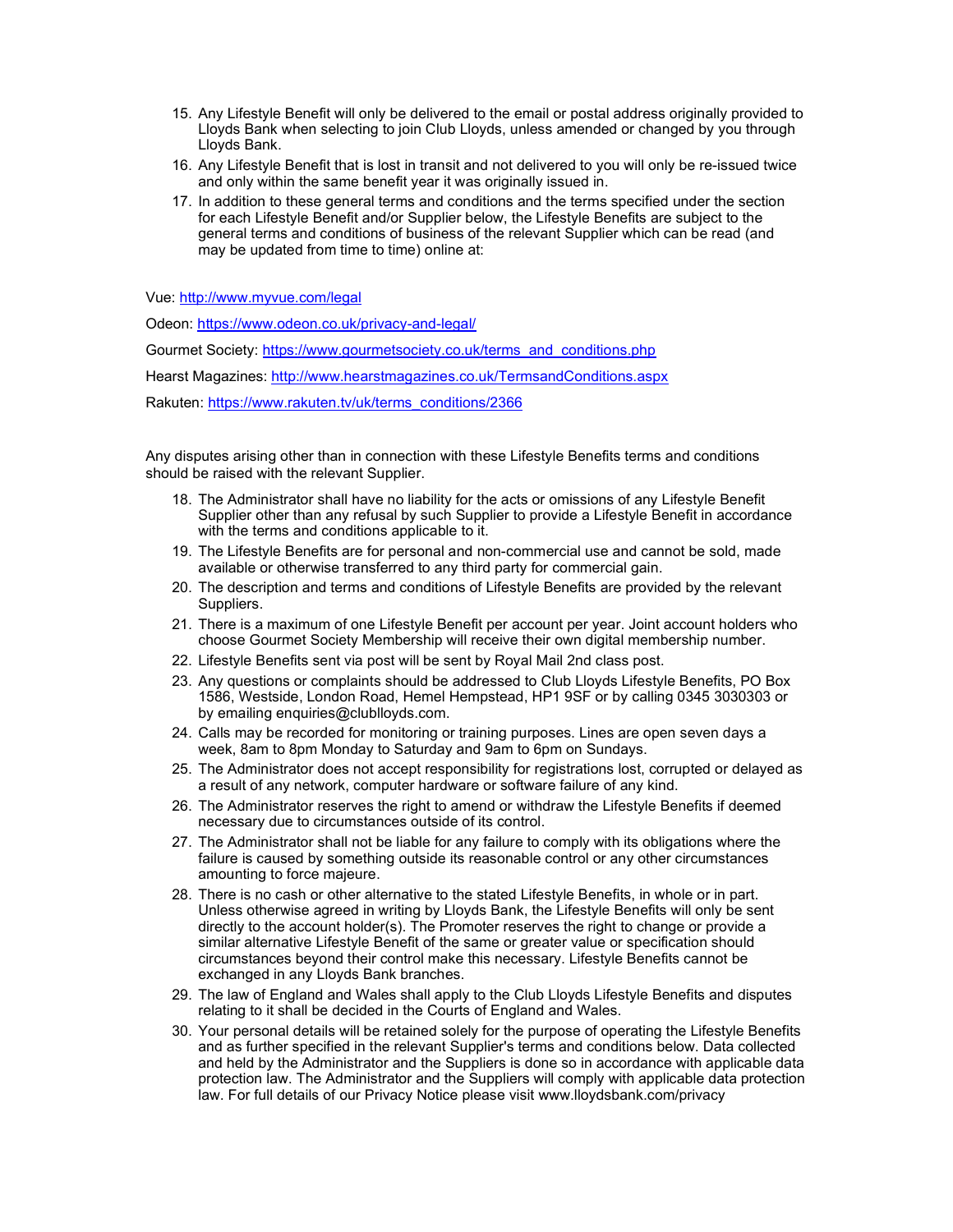- 31. These Lifestyle Benefits are administered by Hawk Incentives Limited, PO Box 1586, Westside, London Road, Hemel Hempstead, HP1 9SF. Company Registration Number 04155659.
- 32. Promoter: Lloyds Bank PLC. Registered Office: 25 Gresham Street, London, EC2V 7HN.

# Cinema Terms and Conditions

The following Cinema Supplier related terms & conditions will apply for both Vue and ODEON.

- 1. The Cinema Suppliers for Club Lloyds Lifestyle Benefits are Vue and ODEON. A Vue cinema voucher may only be exchanged in a Vue cinema and an ODEON cinema voucher may only be exchanged in an ODEON cinema.
- 2. For full details on ticket validity, please see the Cinema Supplier Specific Terms and Conditions below.
- 3. If you select cinema as your Lifestyle Benefit, the Administrator will use the postcode originally provided to Lloyds Bank to identify your nearest Cinema Supplier. You will have ability to manually change the allocated Cinema Supplier within the timeframe stipulated within your Welcome or Renewal Letter or Email. Your final choice must be communicated to the Administrator no later than the final date outlined in your Welcome Letter or Email for new customers or Renewal Letter or Email for Renewal customers.

# Vue Specific Cinema Terms and Conditions

The following venue related terms & conditions will apply to Vue Cinema Ticket Vouchers:

- 1. Each cinema ticket voucher can be exchanged for a 2D or 3D admission ticket to any Vue Cinema in the UK only (excluding Gold Class, Premiere seating, Special, Alternative, Event Cinema screenings, Over 18's Screenings and Scene Westfield). Tickets can be upgraded to a VIP or Xtreme ticket at no extra charge. For 3D screenings 3D glasses are provided at no extra charge subject to availability.
- 2. Each cinema ticket voucher is also valid as part payment for Scene, Gold and IMAX. Upgrades to Scene, Gold and IMAX are available on payment of the difference in cost between Standard adult price for the upgraded experience and standard Adult 2D admission (not VIP seating).
- 3. Each popcorn voucher can be exchanged at the Box Office only and is valid for one half-price popcorn of any size, any day subject to availability. Valid for a single use only and must be redeemed in conjunction with a valid cinema booking.
- 4. Each cinema ticket voucher must be used at the time of exchange for any one regularly scheduled film performance subject to availability. Valid for a single use only and cannot be re-instated or replaced once redeemed (this includes if you cancel your booking)
- 5. Each cinema ticket voucher can be used to book a cinema ticket online at www.myvue.com, or can be exchanged at the box office of any Vue cinema. This ticket voucher cannot be used to reserve an admission ticket by telephone.
- 6. Each cinema ticket voucher may not be combined with any other ticket offer. It may not be used for premieres or special events.
- 7. Each cinema ticket voucher cannot be used for Event Cinema screenings, including: NT Live, ROH Live, RSC, Met Opera, Bolshoi, Theatre, Special Events and Bollywood.
- 8. Each cinema ticket voucher and popcorn voucher is for personal use and may not be exchanged for use at a later date nor may they be exchanged for cash or merchandise or otherwise transferred to any third party for commercial gain. Not for resale.
- 9. Each cinema ticket voucher expires on the expiration date given and is not subject to extensions.
- 10. Film classification rules apply. ID may be required. The Cinema Manager's decision is final.
- 11. Please note that due to Vue's advance booking policy the film and performance you wish to attend may be sold out and seats might not be available. The holder is not entitled to any preferential right over other cinema patrons.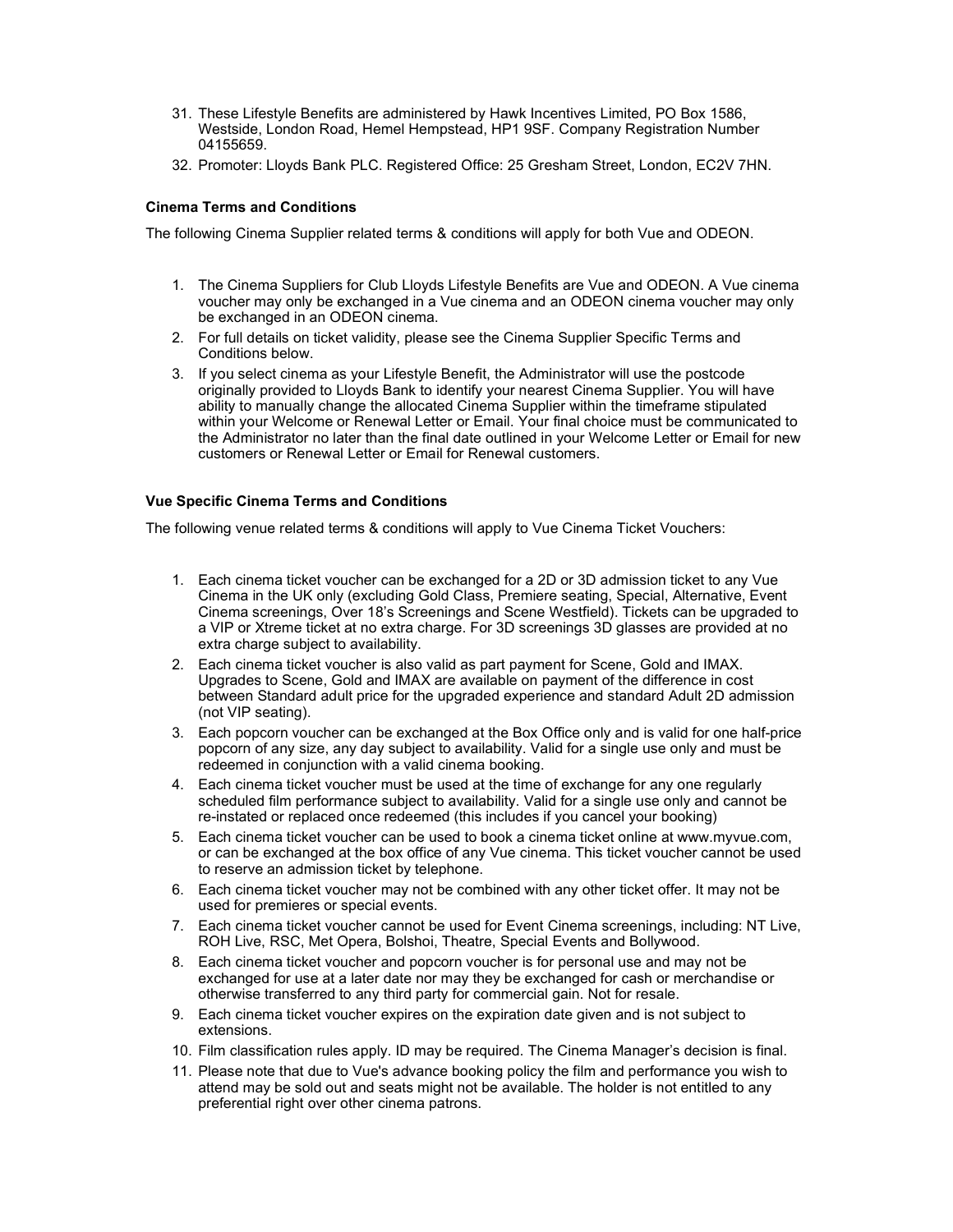- 12. For any lost or stolen ticket vouchers, please contact the Club Lloyds helpdesk on 0345 303 0303 (+441733 462224 if calling from abroad). Any lost or stolen cinema vouchers will only be re-issued twice.
- 13. Vue reserves the right to amend these terms and conditions at any time and without notice. Such changes will be posted on www.myvue.com. Alternatively, you can obtain a copy of the latest terms by calling Vue Guest Services on 0345 308 4620 (local rates apply) or by emailing customerservices@vuemail.com.
- 14. These terms and conditions and any related disputes are subject to interpretation under the laws of England and Wales, and to the jurisdiction of the courts of England and Wales.

#### ODEON Specific Cinema Terms and Conditions

The following venue related terms & conditions will apply to ODEON vouchers codes:

- 1. Each cinema ticket voucher may be exchanged for one ticket with a standard, Premier or recliner seat to view a standard 2D, 3D or iSense film showing at any ODEON cinema in the UK except the following cinemas: ODEON Luxe & Dine and BFI IMAX. At ODEON Luxe Leicester Square the voucher code can be used in screens 2-5 but not in the Dolby Cinema. Upgrades are payable for other film formats and seat types (see below).
- 2. Each cinema ticket can be exchanged for one ticket for ODEON Kids screenings. For each ticket redeemed to an ODEON Kids screening, you are entitled to a free small popcorn. If redeeming your ODEON ticket voucher at the cinema, you will need to ask at the retail counter to redeem your free popcorn. Or, if you have booked your ODEON tickets online, you will receive a QR code from ODEON. Show the QR code to the host serving you at the retail counter.
- 3. Each cinema ticket voucher includes one pair of 3D glasses in cinema per ticket voucher when used on a 3D film.
- 4. Each cinema ticket voucher is valid on screenings up to and including the expiry date only. Cinema ticket vouchers are valid for 12 months from the date of issue.
- 5. Each cinema ticket voucher is valid for standard seats, Premier seats, and recliners in Luxe cinemas and ODEON Bournemouth, ODEON Hatfield and ODEON Taunton.
- 6. Each cinema ticket voucher is not valid for IMAX, Dolby, Club seats, D-Box seats, VIP seats, or any other premium priced seating not specifically set out in these terms, unless you pay an upgrade fee. The upgrade fees vary per cinema.
- 7. Each cinema ticket voucher is not valid on Gallery, ODEON Luxe & Dine, ODEON Event Cinema, ODEON Silver Cinema, ODEON Newbies or ODEON Screen Unseen.
- 8. Each cinema ticket voucher is not valid on premieres, special events or screenings or events not open to the public.
- 9. Online Redemption: To use your ODEON ticket voucher to book your ODEON ticket online and on the ODEON app, simply enter the ticket voucher code in the 'ODEON Promo Code Box' which appears on the payment page. Online booking fees do not apply if you redeem your ticket voucher online, but will apply for any additional full price tickets in the transaction.
- 10. Box Office Redemption: To use your ODEON ticket voucher to purchase your ODEON ticket at the cinema, present your printed email or letter containing your ticket voucher at the box office or retail counter.
- 11. Each cinema ticket voucher cannot be redeemed at ticket machines, but tickets can be collected at ticket machines if the ticket is booked online.
- 12. Each cinema ticket voucher is not valid in conjunction with any other offer or discount.
- 13. Each cinema ticket voucher is for your personal use only.
- 14. Each cinema ticket voucher cannot be used to buy gift vouchers, gift cards, food, drink or any other ODEON goods or services.
- 15. Tickets are subject to availability, normal age restrictions and other relevant standard terms including ODEON's general admission terms. ID may be required.
- 16. For any lost or stolen ticket vouchers, please contact the Club Lloyds helpdesk on 0345 303 0303 (+441733 462224 if calling from abroad). Any lost or stolen Vouchers Codes will only be re-issued twice.
- 17. Issuer: ODEON Cinemas Limited, 8th Floor, 1 Stephen Street, London W1T 1AT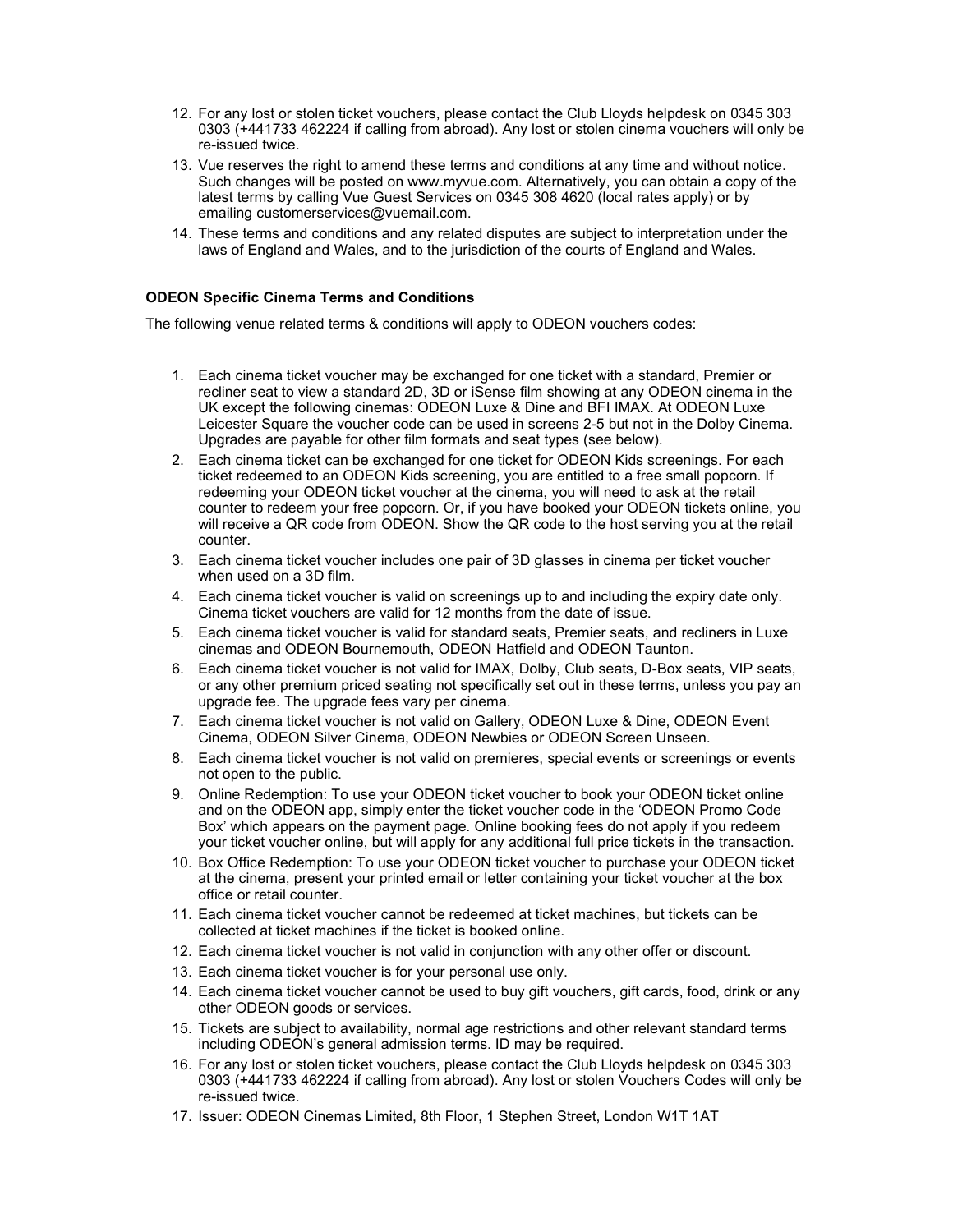# Gourmet Society Digital Membership Terms and Conditions

- 1. The Gourmet Society digital membership (the 'Membership') gives a Club Lloyds customer 12 months access to the Gourmet Society.
- 2. The digital membership (the 'membership') may be used to obtain discounts at participating restaurants and gives you access to the Gourmet Society plus platform.
- 3. Advance booking may be required. Where this is required it will be stated in the restaurant's listing in the member's area. You must state that you are a gourmet society member at the time of booking.
- 4. The membership must be presented at the time of purchasing the meal/s.
- 5. Some restaurants may have specific exclusions, you can find these by viewing the restaurant page in the App (or please check our website for details).
- 6. When you accept the Gourmet Society terms & conditions in the app you agree to go ahead with the service.
- 7. Your digital membership (the 'Membership') expiry date is the date shown on your digital membership card in the Gourmet Society app.
- 8. Your 'Gourmet + membership' will expire on the same date as your full standard membership.
- 9. We will use your personal data in the provision of your Membership to you, in accordance with our privacy policy. Please ensure that you read and understand our privacy policy at https://www.gourmetsociety.co.uk/privacy\_policy.php
- 10. Your membership is not renewed automatically at the end of each 12-month membership period.
- 11. There is a maximum of one Lifestyle Benefit per account per year. Joint account holders who choose Gourmet Society Membership will receive their own digital membership number where each account holder provides a valid email address.
- 12. The Gourmet Society accepts no liability for memberships which are lost or stolen, or for any restaurant failing to accept the membership or honour an advertised discount. For any lost or stolen physical memberships, please contact the Agency on 0345 303 0303 (+44 1733 462224 if calling from abroad).
- 13. Collection is available from most restaurants. Delivery options may be limited by the delivery distance from pick up to drop off. Delivery distance and hours of operation are controlled by each restaurant.
- 14. It is your responsibility to ensure that your order is correct before proceeding with payment, as you will not be entitled to make amendments or cancel via the mobile application once the order is submitted.
- 15. A service charge of £0.49 is applicable to all orders.
- 16. Prices are controlled and set by the individual restaurants, including the delivery charge, and can change at any time. Any changes to pricing will not affect any orders which have already been accepted by the restaurant.
- 17. All queries or complaints regarding your order (including delivery) must be directed to the restaurant.
- 18. Full delivery and collection terms and conditions will be shown at checkout. You must review and accept them before placing an order.
- 19. For full terms and conditions visit https://www.gourmetsociety.co.uk/terms/corporate.php

# Magazine Subscription Terms and Conditions

- 1. Once the 30-day cooling-off period has expired, the Customer may not change magazine title or format until notified that they may do so after their account opening anniversary.
- 2. Allow up to 8 weeks for delivery of first printed issue.
- 3. Magazine subscriptions will be delivered to UK street addresses only (i.e. no PO Box addresses).
- 4. Delivery is by Second Class post.
- 5. Subscriptions may not include promotional items packaged with the magazine.
- 6. In the event that the Customer's choice of title is discontinued, a suitable alternative will be offered for the remainder of the relevant subscription period.
- 7. The number of issues per annum is subject to change by the publisher.